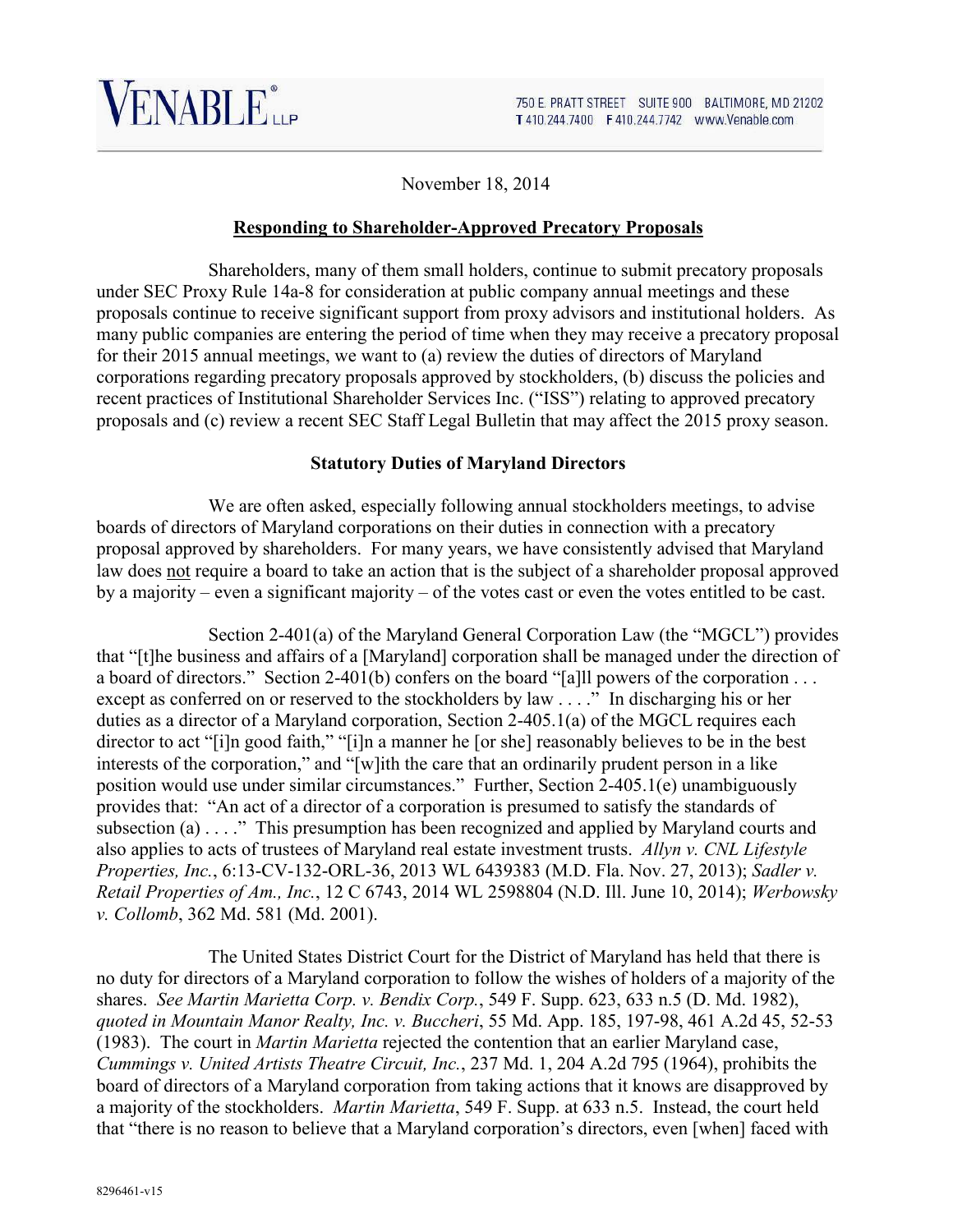

a request from a majority shareholder, must always accede to that request." *Id*.Moreover, the Court of Appeals of Maryland, our highest state court, has stated: "As a general rule, the stockholders cannot act in relation to the ordinary business of the corporation, nor can they control the directors in the exercise of the judgment vested in them by virtue of their office." *Warren v. Fitzgerald*, 189 Md. 476, 489, 56 A.2d 827, 833 (1948) (*quoting People ex rel. Manice v. Powell*, 201 N.Y. 194, 201, 94 N.E. 634, 637 (1911)). Even earlier, the Court of Appeals held that a resolution purporting to express "the will of the members" is not binding on the directors. *Mutual Fire Ins. Co. v. Farquhar*, 86 Md. 668, 674-75, 39 A. 527, 529 (1898). *See also* JAMES J. HANKS, JR., MARYLAND CORPORATION LAW §§ 6.1a and 7.1 (Wolters Kluwer Law & Business Supp. 2013).

We believe that these cases follow, almost necessarily, from Section 2-401(a)'s delegation of power to the board to oversee the management of the corporation's business and affairs and would be relevant in the shareholder-proposal context. We emphatically reject any claim that the board of a Maryland corporation has a legal *obligation* to implement a shareholderapproved precatory proposal.

We recommend that directors of Maryland corporations, as part of their ordinary prudence duty quoted above, give appropriate consideration at an ensuing board meeting to the merits of a proposal approved by stockholders. Depending on the nature of the proposal, it may be appropriate to refer the matter to a committee of independent directors and to seek expert advice on the matter. In the end, however, as stated above, it is each director's duty to act in a manner that he or she reasonably believes to be in the best interests of the corporation.

## **ISS Practice Regarding Precatory Proposals**

ISS has become so influential that its recommendations as to shareholder proposals are often outcome-determinative. Unfortunately, ISS's recommendations are generally so formulaic, rarely allowing room for company-specific considerations, that the utility of the vote result to the company's board is greatly diminished.

Furthermore, because ISS relies on selling consulting services promoting its definition of "best practice" corporate governance, it has a vested interest in the outcome of these proposals, and making sure there is an ever-evolving definition of best practice that accords with ISS's own policies, as indicated by ISS's annual reboots of its governance scoring system. See our memorandum, *ISS Releases QuickScore 3.0*, dated November 6, 2014.

Nevertheless, ISS continues to enjoy significant influence with regard to approved shareholder proposals. ISS will consider recommending against directors, committee members or the entire board if the board fails to act on *even just one* shareholder proposal that received the support of a majority of the votes cast in the previous year. If the board does not implement such a proposal, ISS will examine, *inter alia*, the outreach efforts of the board and any disclosure regarding why the proposal was not implemented. Despite the fact that ISS says its evaluation is case by case, we are not aware of any instance when ISS did not subsequently recommend against incumbent nominees of a board that did not implement a shareholder-approved proposal.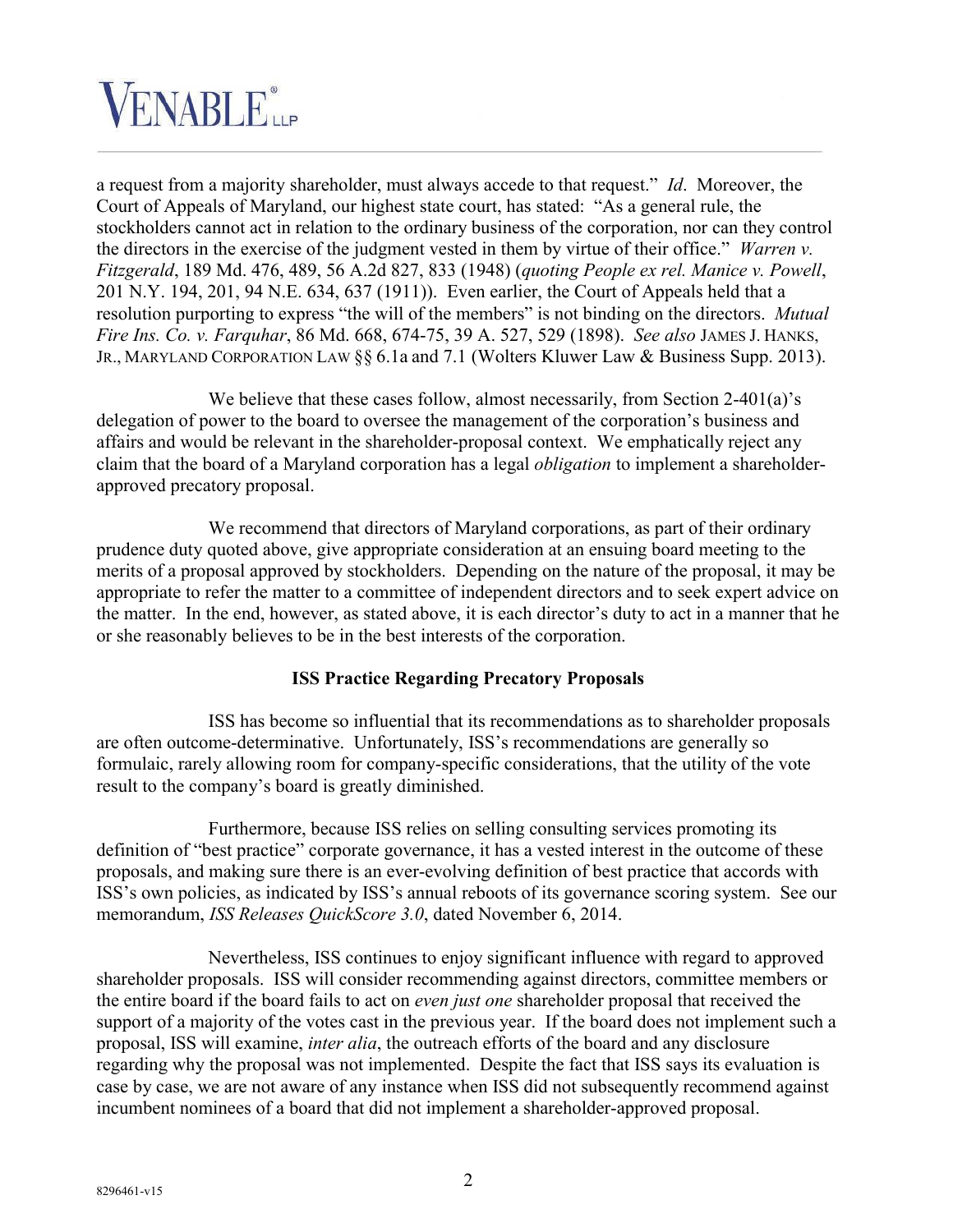

We consider ISS's "one-strike" policy unnecessarily and disproportionately harmful to the corporation and its stockholders. The problem is further compounded by the increasing popularity, and occasional passage, of social, environmental and political proposals that encroach on the board's traditional oversight and decision-making functions. We suspect that ISS will continue to expand the types of proposals that it will consider supporting. It is not hard to foresee a governance climate in a few years where ISS routinely recommends in favor of such proposals, leading to an internally-reinforcing increase in the number and approval of such proposals. This would leave boards with the dilemma of choosing to (a) implement the proposal, which would erode the board's traditional oversight and decision-making functions and likely be timeconsuming and/or expensive for the company, or (b) ignore the proposal, leading to ISS recommendations against directors at the next annual meeting and, thus, failed elections at companies with majority voting.

While ISS's policy and influence are frustrating, directors of Maryland corporations should remember that taking or refraining from taking any action solely because of its possible impact on their reelection or the recommendation of a proxy advisory service may not be consistent with their statutory duties discussed above.

## **SEC Guidance**

On June 30, 2014, the Division of Investment Management and the Division of Corporation Finance of the SEC issued a Staff Legal Bulletin (the "SLB") providing guidance on the proxy voting responsibilities of investment advisors, which will be relevant for matters submitted to a shareholder vote, including precatory proposals, in the 2015 proxy season. We have summarized here some of the most important topics from the SLB.

The SLB clarified that, in order to confirm that proxies are authorized in accordance with clients' best interests and the advisor's own policies, investment advisors should review their own voting policies and procedures at least annually. We hope that more frequent review of the advisor voting policies will result in more company-specific voting policies that rely less heavily on ISS recommendations. Additionally, an increased focus on the best interests of advisors' clients should result in more investment advisor willingness to engage with companies directly to discuss voting issues.

For investment advisors that subscribe to proxy advisory services, the SLB clarified that the investment advisors must conduct an ongoing review of the adequacy and quality of these services. We hope that the SLB will encourage more investment advisors to take a proactive role in voting and result in greater willingness to deviate from proxy advisors' recommendations. The SLB also gives investment advisors leverage to demand higher-quality proxy voting reports.

The SLB further states that investment advisors may agree on plans with clients in advance to vote in accordance with the recommendation of any party (such as the board of directors or a proxy advisory service) or to abstain generally from one or more types of proposals. While this may lead to creation of plans where shares are always abstained or voted as ISS recommends, it also opens the possibility that investment advisors and clients will agree to a plan